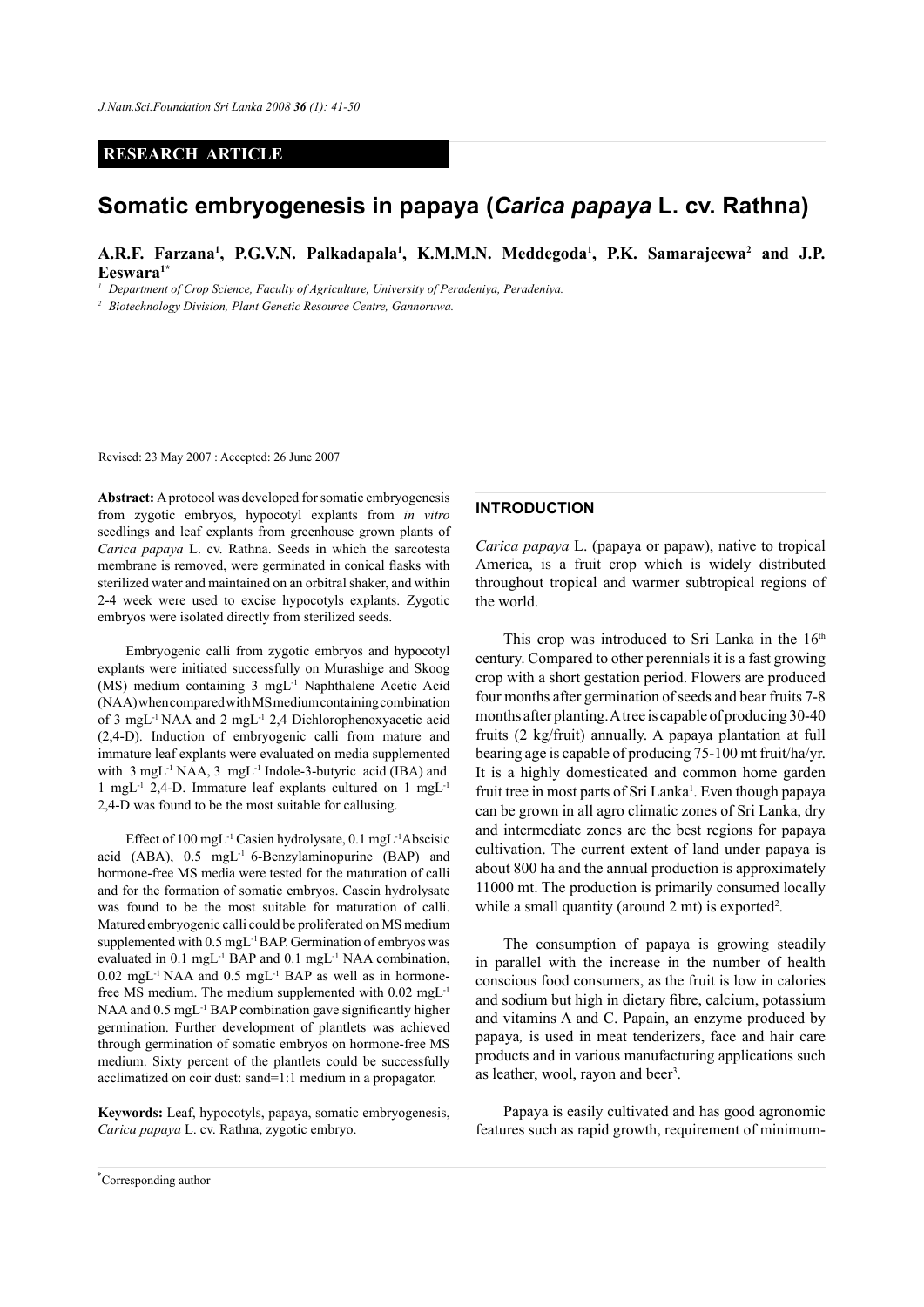growing space, early production and high yields. Papaya has multiple uses, gives prompt returns and adapts to diverse climatic and soil conditions. Breeding research conducted so far have resulted in significant increase in development of characters such as dwarfing, uniform fruiting, increase in fruit size and improvement of quality, amount of flesh, cold tolerance, fruiting precocity, and tolerance to various stress conditions<sup>3</sup>.

There is a good market for papaya in the European Union (UK, Germany and Switzerland), Maldives and Middle East countries<sup>2</sup>. The unavailability of high quality fruit throughout the year is a major problem in the export of papaya. The lack of true to type varieties is one of the major constraints faced by the papaya growers in Sri Lanka. In addition the large number of unproductive male plants, great genetic variability resulting in fruit of varying shape, size, appearance, taste and high incidence of disease (ring spot virus disease) are some of the problems in papaya cultivation<sup>4</sup>. Therefore, the profit margin of the local papaya industry is very low<sup>2</sup>. Hence, it is necessary to develop improved high yielding varieties, which are suitable for the export market.

Papaya is essentially cross-pollinated and seed propagation is not able to maintain even some of the parental characteristics in the offspring<sup>5</sup>. Seed propagation results in variations in the quality and size of the fruit as well as productivity. The various forms of papaya, which present a special problem both to the breeder and grower, also limits commercial cultivation. To develop true to type plants through selection or to develop new varieties, an efficient vegetative propagation technique is required<sup>6</sup>. Even though grafting and budding techniques have been successful, they are not commercially practised, since the number of plants produced per mother plant is limited. Thus, the use of micro propagation techniques, which can be used to produce a large number of true to type high quality planting material is an essential requirement in papaya cultivation. Furthermore, tissue culture techniques can be used as an important tool in crop improvement programmes since they help to overcome the problems experienced in conventional breeding methods and in rapid clonal production of crops.

Although the success of tissue cultured papaya clones has been reported, rooting of micropropagated plantlets is a major problem that is encountered<sup>7</sup>. Therefore, somatic embryogenesis offers an attractive alternative, as the embryos are bipolar structures bearing both root and shoot apices.

In addition, embryogenic cultures can optimally produce relatively large numbers of embryos per culture flask. When grown in liquid medium, embryos usually float freely in the medium and do not need manual separation and mechanical handling (e.g. fluid drilling) is easy.

Once dormancy is induced in somatic embryos and incorporated into artificial seeds which can be handled like normal seeds, stored, shipped and planted. Due to their properties, somatic embryos may also prove useful in long-term storage methods such as cryopreservation. Somatic embryos have also proved to be excellent material for genetic transformation studies due to their competency in expressing incorporated DNA<sup>4</sup>. The regeneration system is of prime importance for genetic transformation. Those F1 hybrids produced through genetic transformation can be used for *in vitro* propagation and to obtain uniform planting material with desired characters.

Although a large number of reports are available from other countries with regard to the production of somatic embryos of papaya, no information has been reported to date in Sri Lanka. The frequency of response to somatic embryogenesis within a species may vary considerably from one genotype to another<sup>8</sup> and different conditions may be required for each genotype<sup>9</sup>. Therefore, suitable protocols have to be established for different papaya varieties available in Sri Lanka.

Hence, this project was conducted with the ultimate objective of establishing a suitable protocol for somatic embryogenesis in papaya, cultivar Rathna.

### **METHODS AND MATERIALS**

*General tissue culture methods*: Murashige and Skoog<sup>10</sup> (MS) medium, containing 3 % sucrose, and phytagel  $(1.75 \text{ gL}^{-1})$  or agar  $(8 \text{ gL}^{-1})$  was used throughout the experiments. Different levels of plant growth regulators were added to the media prior to sterilization, as defined in each experiment. The pH of the media was adjusted to 5.8. Unless otherwise stated, culture tubes (75 mm x 25 mm) containing 10 mL of medium were used throughout the study. The cultures were incubated under aseptic conditions with light intensity of 55  $\mu$ ECmu<sup>-2</sup>s<sup>-1</sup> at 25<sup>o</sup>C and a photoperiod of 16 light /8 h darkness or in complete darkness in the incubator. Cultures in liquid media were maintained on an orbital shaker at 100 rpm.

Visual observations of the cultures were made weekly and data were taken as defined in each experiment. The data were analyzed using the CATMOD procedure in SAS.

Experiment I: *In vitro germination of papaya seeds:* Papaya seeds of cultivar Rathna were sterilized by shaking in 10% Clorox (5.25% Sodium hypochlorite) with 2-3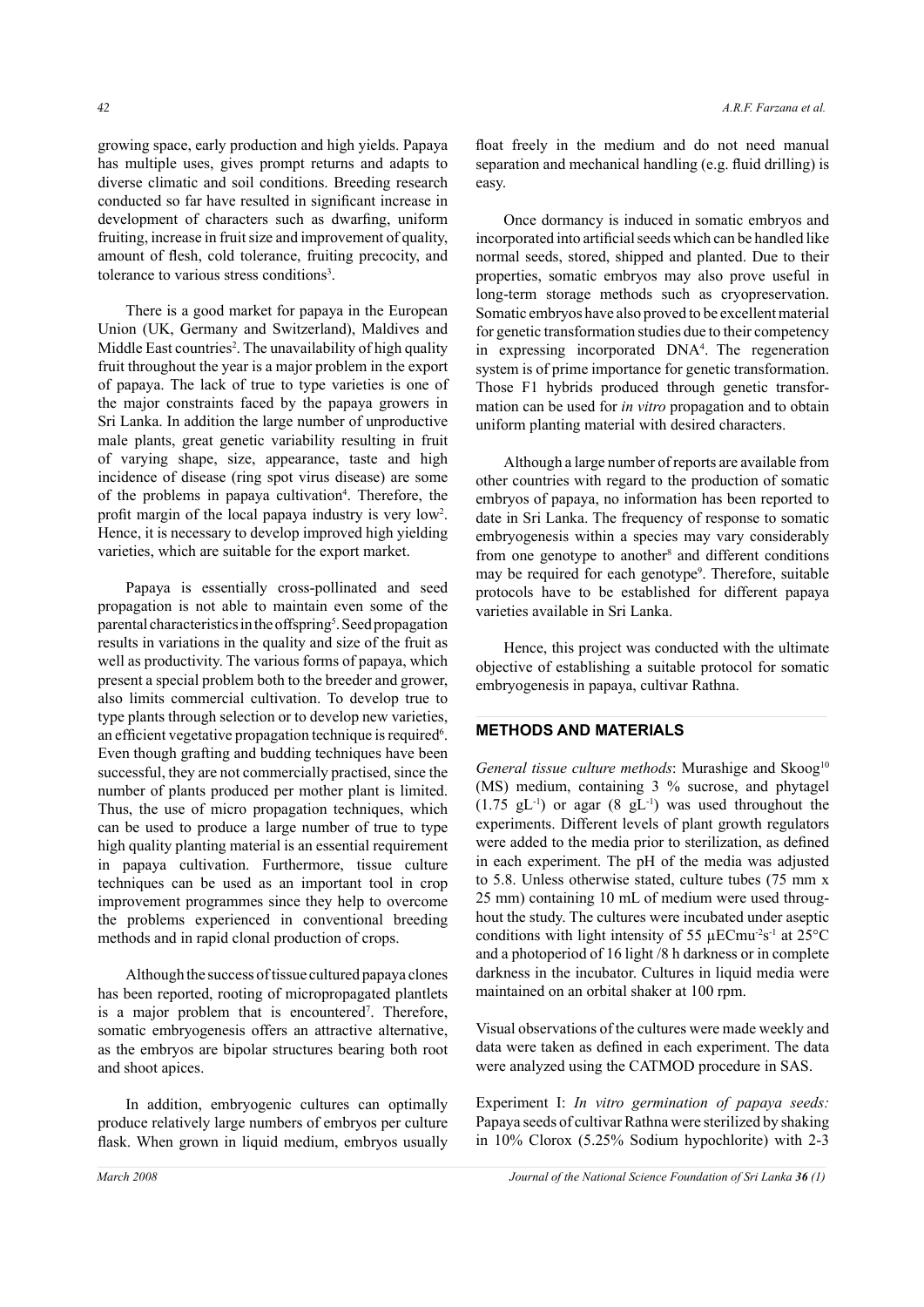| Culture medium                     |                                   | No. of replicates<br>Treatment |           |
|------------------------------------|-----------------------------------|--------------------------------|-----------|
|                                    |                                   | Split                          | Non-split |
| nutrient                           | full MS                           | 60                             | 60        |
| medium                             | $\frac{1}{2}$ MS (macro-nutrient) | 60                             | 60        |
|                                    | $\frac{1}{4}$ MS (macro-nutrient) | 60                             | 60        |
|                                    | water agar                        | 60                             | 60        |
| wet filter paper                   |                                   | 250                            |           |
| sterile water (on orbitral shaker) |                                   | 75                             | 75        |

**Table 1:** Effects of medium and splitting on germination papaya seeds.

drops of Tween 20 for 10 min followed by rinsing with sterile water and by shaking again in 10% Clorox alone for another 10 min. Thereafter the seeds were thoroughly washed three times with sterile distilled water. Sterilized seeds were divided into two batches. In one batch the seed coats were split under aseptic conditions using a sterile scalpel and cultured single seed per tube on different media as specified in Table 1, while the remaining batch was cultured on the same media without splitting the seed coats. All cultures were maintained under 16 h light/ 8 h darkness photoperiod. Sterile water culture was established in three 250 mL conical flasks containing 100 mL of sterile water and 25 seeds in each flask and maintained on an orbital shaker at 100 rpm.

Seed germination in each treatment was recorded fortnightly and the results were analyzed using the CATMOD procedure in the SAS statistical package. The seeds germinated on wet filter paper and in sterile water were transferred to MS basal medium for further growth, and they were maintained under a photoperiod regime of 16 h light/8 h darkness.

Experiment II: *Effect of 2,4-D and NAA on callus initiation from zygotic embryo, hypocotyl and leaf explants*: Hypocotyl segments from *in vitro* seedlings and zygotic embryos were excised directly from sterilized seeds and cultured on MS medium supplemented with 3 mg L-1 Naphthalene Acetic Acid (NAA) alone or a combination of 3 mg  $L^{-1}$  NAA and 2 mg  $L^{-1}$  2,4 Dichlorophenoxyacetic acid (2,4-D.)

Leaf explants were from greenhouse-grown papaya plants (3 months old) of cultivar Rathna, which were sprayed with fungicide 2 days prior to the excision. The first two (immature) as well as the  $3-5<sup>th</sup>$  (mature) leaves were taken from the plant separately, rinsed under running tap water and then in liquid soap followed by distilled water. They were surface sterilized with 5 % Clorox for 5 min with 2-3 drops of Tween 20 followed by rinsing

with sterile water and again with 5% Clorox alone for another 5 min. Then, the pieces of lamina (approximately 1cm x 1cm) containing at least one vein were excised both from immature and mature leaf explants and were cultured separately on MS medium supplemented either with 3 mg  $L^{-1}$  NAA, 3 mg  $L^{-1}$  Indole butyric acid (IBA) or 1 mg L-1 2,4-D. Each culture tube contained 1 piece of leaf explant and each treatment was carried out in tubes. All cultures were incubated at 25ºC under darkners and callus induction was recorded at the time of subculturing using the following scores:

| Level of callus production | Score |  |  |
|----------------------------|-------|--|--|
| no callus                  |       |  |  |
| callus, just initiated     |       |  |  |
| low callus                 | C     |  |  |
| medium callus              | 2     |  |  |
| good callus                |       |  |  |

Experiment III: *Effect of Casien hydrolysate, ABA and BAP on production of somatic embryos*: All calli from zygotic embryos, hypocotyl explants and leaves, which were isolated 4-8 wks after establishment were transferred to MS medium containing either 100 mg L-1 casein hydrolysate, 0.1 mg L-1 Abscisic acid (ABA), 0.5 mg L-1 6-Benzylaminopurine (BAP) or without hormone. Each treatment was replicated 20 times. The cultures were maintained under a photoperiod of 16 h light/8 h darkners. Observations were made after 4 wks of culturing and the data analyzed using the SAS computer package.

After 4 wks, the calli obtained from hypocotyls, zygotic and leaf explants cultured on media containing casein hydrolysate, ABA, BAP or without hormones, were transferred to 0.5 mg L<sup>-1</sup> BAP supplemented MS medium and half of them were maintained under complete darkness and the rest under 16 h light/8 h dark condition. Responses of calli were recorded after 4 wks.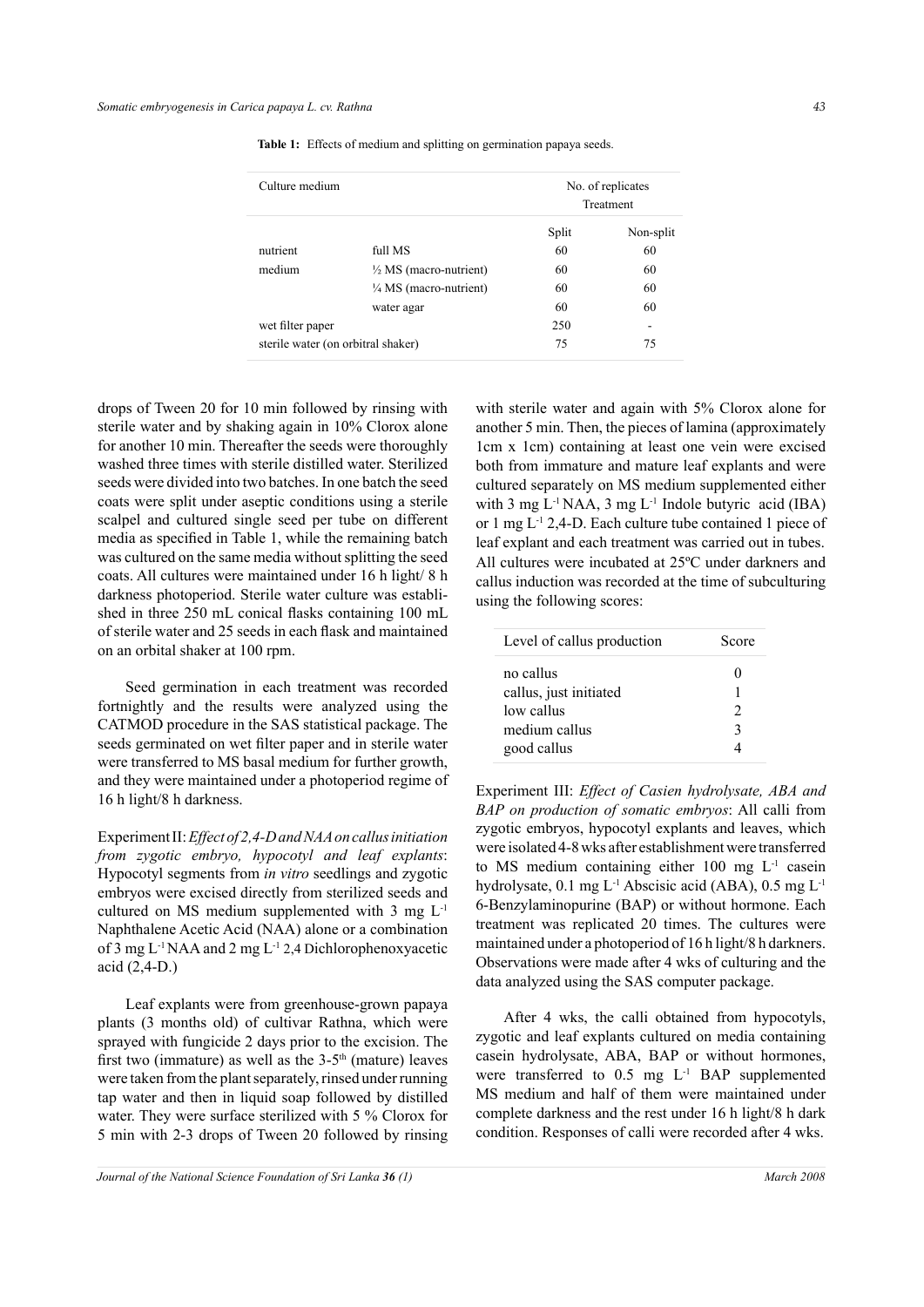Experiment IV: *Identification of a suitable medium for germination of somatic embryos*:

The embryos initiated from zygotic, hypocotyl and leaf originated calli were isolated and transferred for germination to MS medium without hormone, with 0.1 mg L-1 BAP and 0.1 mg  $L^{-1}$  NAA combination or 0.02 mg  $L^{-1}$ NAA and  $0.5$  mg  $L^{-1}$  BAP combination. The cultures were maintained under a light intensity of about 55  $\mu$ Em<sup>-2</sup>s<sup>-1</sup> at 25°C and 16 h light and 8 h dark condition. Each treatment consisted of 10 replicates. Fourteen days after establishment, the number germinated embryos were counted.

Experiment V: *Development of plantlets and acclimatization*: After 4 wks of establishment, the emerged plantlets were transferred to hormone–free MS medium with 3% sucrose, and maintained under 16 h light/8 h dark condition and subcultured at 4 weekly intervals. At the time of acclimatization, plants with well developed root systems were removed from the media and the root system was washed thoroughly in lukewarm water to remove agar**.** The plants were next dipped in 1% fungicide (Redomyl) solution for few minutes and kept on a newspaper to drain. Small clean pots filled with sterilized medium of sand: coir dust (1:1) were used for planting. The plants were then maintained in the greenhouse inside a small propagator under 100% relative humidity (RH). After 1 wk, RH was reduced by opening the valve gradually. Since then, watering was done as required by regular checking of the media.

### **RESULTS**

### **Experiment I:** *In Vitro* **germination of papaya seeds**

Two and four weeks after establishment, seeds cultured on sterile water on orbitral shaker showed significantly higher germination compared to wet filter paper and agar media at  $\alpha$ = 0.05 probability level (Figure 1), whereas there was no germination observed in any other media.

No significant differences were observed between germination of split and non-split seeds. However, from sixth week onwards, split seeds showed a significantly higher percentage of germination compared to the nonsplit seeds (Figure 1) at  $\alpha$ = 0.05 probability level.

## **Experiment II: Effects of 2,4-D, NAA and IBA on callus initiation from zygotic embryo, hypocotyl and leaf explants**

Zygotic embryos and hypocotyls explants produced calli after two weeks of culture. Those calli were initially cream white (ice crystal-like) in colour and increased in size continuously. The results revealed that zygotic embryos produced more calli compared to those of hypocotyl explants and this was significantly different at  $\alpha$  = 0.05 probability level. Furthermore, MS medium containing 3 mg L-1 NAA was better for callus production from zygotic and hypocotyl explants compared to the medium with both NAA and 2,4-D (Figure 2) and was significantly different at  $\alpha$ = 0.05 probability level. One of the cultures containing 3 mg L-1 NAA produced an embryo even before transference to the maturation medium.

Calli initiated from immature leaf explants within 1 week were creamy white and continued to grow rapidly. With time, some parts of the callus turned yellowish brown. It took around three weeks for the initiation of calli from mature leaf explants and their growth was very slow. There was a significant difference (at  $\alpha$ = 0.05) in the production of calli from leaves of different ages. The first two leaves from the shoot apex (or immature leaves), produced significantly higher amount of calli ( $\alpha$ = 0.05) than the mature leaves (3-5 leaves from the shoot apex).



**Figure 1:** *In vitro* seed germination

*March 2008 Journal of the National Science Foundation of Sri Lanka 36 (1)*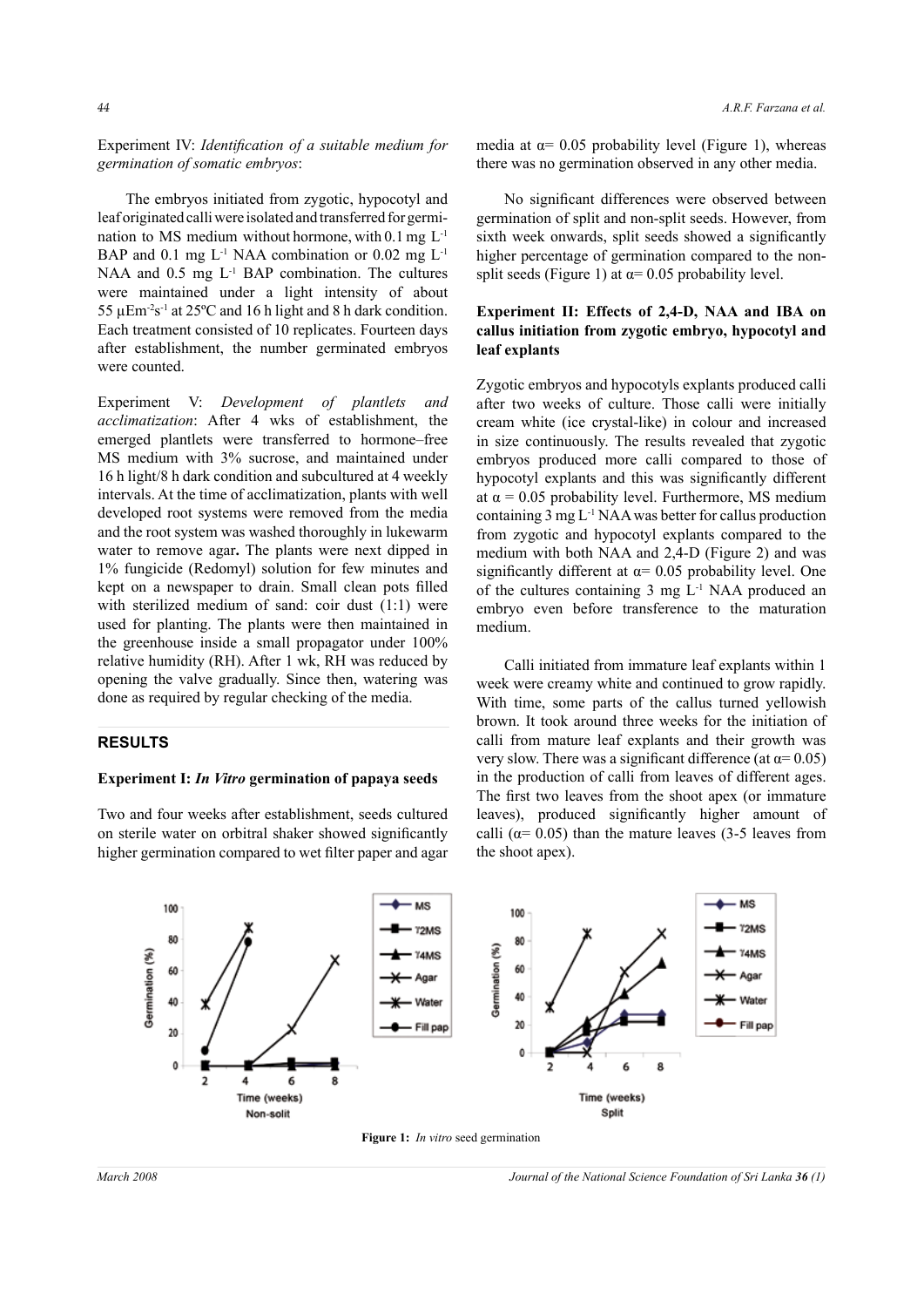Production of embryogenic calli



Figure 2: Effect of NAA and combination of NAA and 2,4-D on the production of callus from zygotic embryo and hypocotyl explants (Legend: High = callus with score 4; Medium = callus with score 3; Low = callus with score 2; No = callus not formed or score 0).



**Figure 3:** Callogenesis from leaf explants (a) level of callus production (b) fraction of root-forming callus (IM-first two leaves, M-3-5 leaves from the apex).



**Figure 4:** Performance of leaf callus on maturation medium (M3) (a) growth of the callus (b) proportion of root-forming callus (D-dark, L-light condition)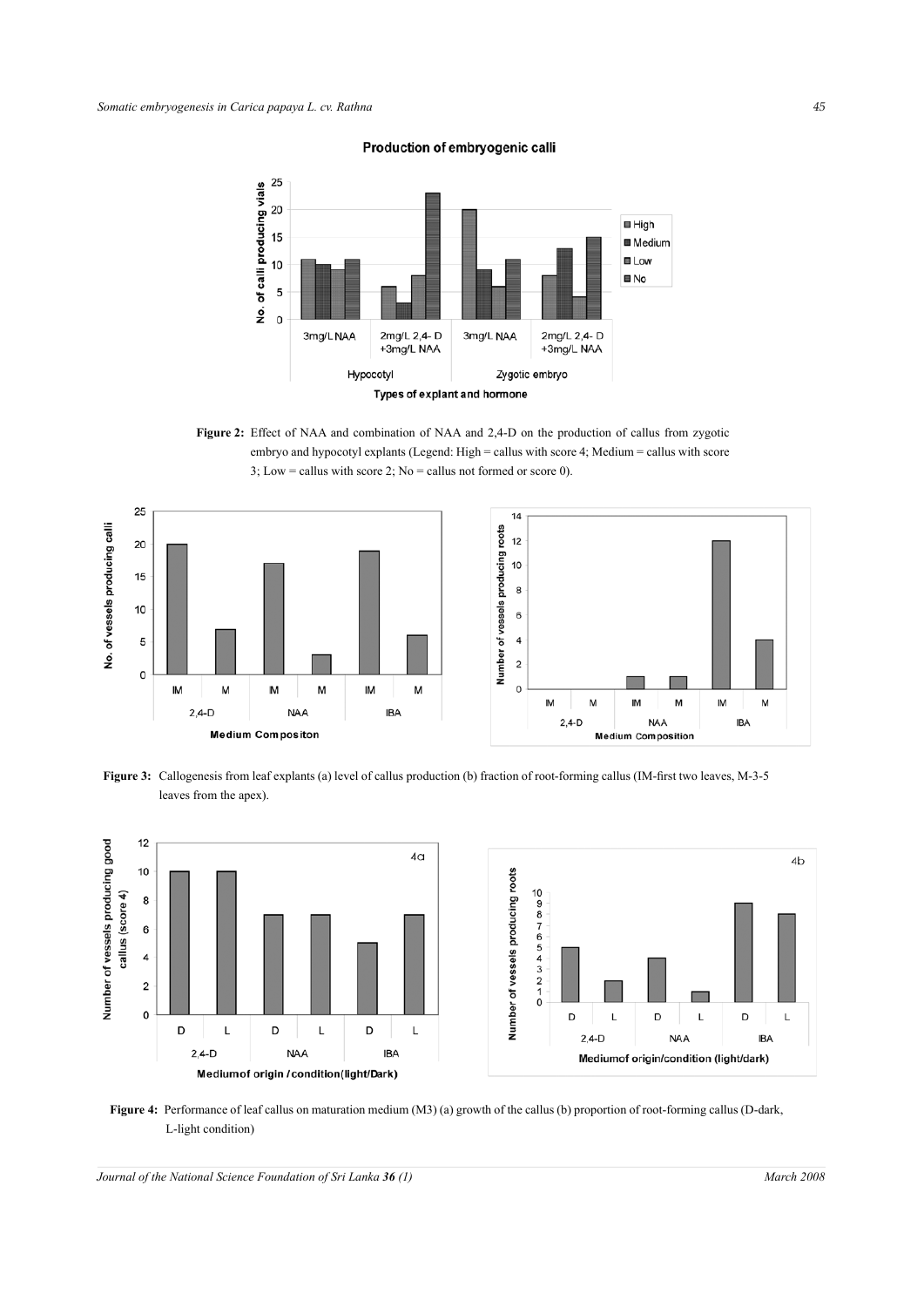At the time of subculturing, the level of callus production in different media was as shown in Figure 3a. It was observed that, rate of callus initiation varied among media and the age of leaves, and this was significant at the probability level of  $\alpha$  = 0.05 (Figure 3b and 3c). Medium containing 2,4-D produced significantly higher amount of calli compared to the NAA and IBA containing media. Furthermore, MS medium containing IBA and NAA produced a significantly higher number of calli with roots compared to the medium with  $1 \text{ mg } L^{-1} 2,4-\text{D}$ .

## **Experiment III: Effect of Casien hydrolysate, ABA and BAP on production of somatic embryos**

There are significant differences ( $\alpha$ = 0.05) in the growth of calli in casein hydolysate, ABA growth regulator free and BAP containing media. Calli grown in a medium containing casein hydrolysate continuously increased in size and turned dark brown in color than those in the ABA medium. During the early stages, calli in the medium containing ABA grew at a low rate. Growth of the calli completely stopped after three weeks of transferring to the media and calli turned into compact hard structures. Calli grown in MS medium without growth regulators became yellow to cream in colour and swelled into a compact mass. After 3-4 weeks of transferring to the growth regulator free medium, calli started to produce roots.

Calli in BAP supplemented medium grew more rapidly than those without BAP, and the calli became more friable and nodular in nature. Therefore, it was decided to transfer all the calli to MS medium supplemented with 0.5 mg L-1 BAP for further multiplication.

Two weeks after transferring to BAP supplemented medium  $(M_3)$ , the calli which originated in casein supplemented medium appeared as white to pale yellow calli, that were opaque, with nodular and convoluted surfaces and appeared organized. [Figure 6 A(i)].

All calli from leaf explants continued to grow in the maturation medium  $(M_3)$ , maintained under both light and dark conditions. Growth rate was relatively higher in calli originated in media with and 2,4-D subcultured on to MS medium with  $0.5 \text{ mgL}^{-1}$  BAP [Figure 6A (ii)]. The number of calli with roots were much higher in the cultures maintained under dark conditions (Figure 4a) and also in those of IBA origin (Figure 4b). The growth rate of calli originated in media with 2,4-D was significantly higher (at  $\alpha$ = 0.05) than those originated in media with IBA and NAA. Although growth of calli maintained under light condition was higher than the ones under dark condition (Figure 4a), this difference was not significant at  $\alpha$ = 0.05 probability level. However, formation of roots on calli was significantly higher in IBA induced calli, compared to those induced by the other two hormones (Figure 4b).



#### **Figure 5:** *In vitro* cultures of papaya

**A.** Callus on maturation medium **A(i)**-from hypocotyl explants, **A(ii)**-from leaf explants; **B-**somatic embryos at different stages (10×4) **B(i)**-globular, **B(ii)**-heart-shape, **B(iii)**-torpedo and **B(iv)**-cotyledonary stage; **C(i)-**a -plantlet produced from somatic embryo, **C(ii)-**Comparison of plantlets from natural seed (A) and somatic embryo (B); **D**- Plantlets produced from somatic embryos placed in the propagator for acclimatization.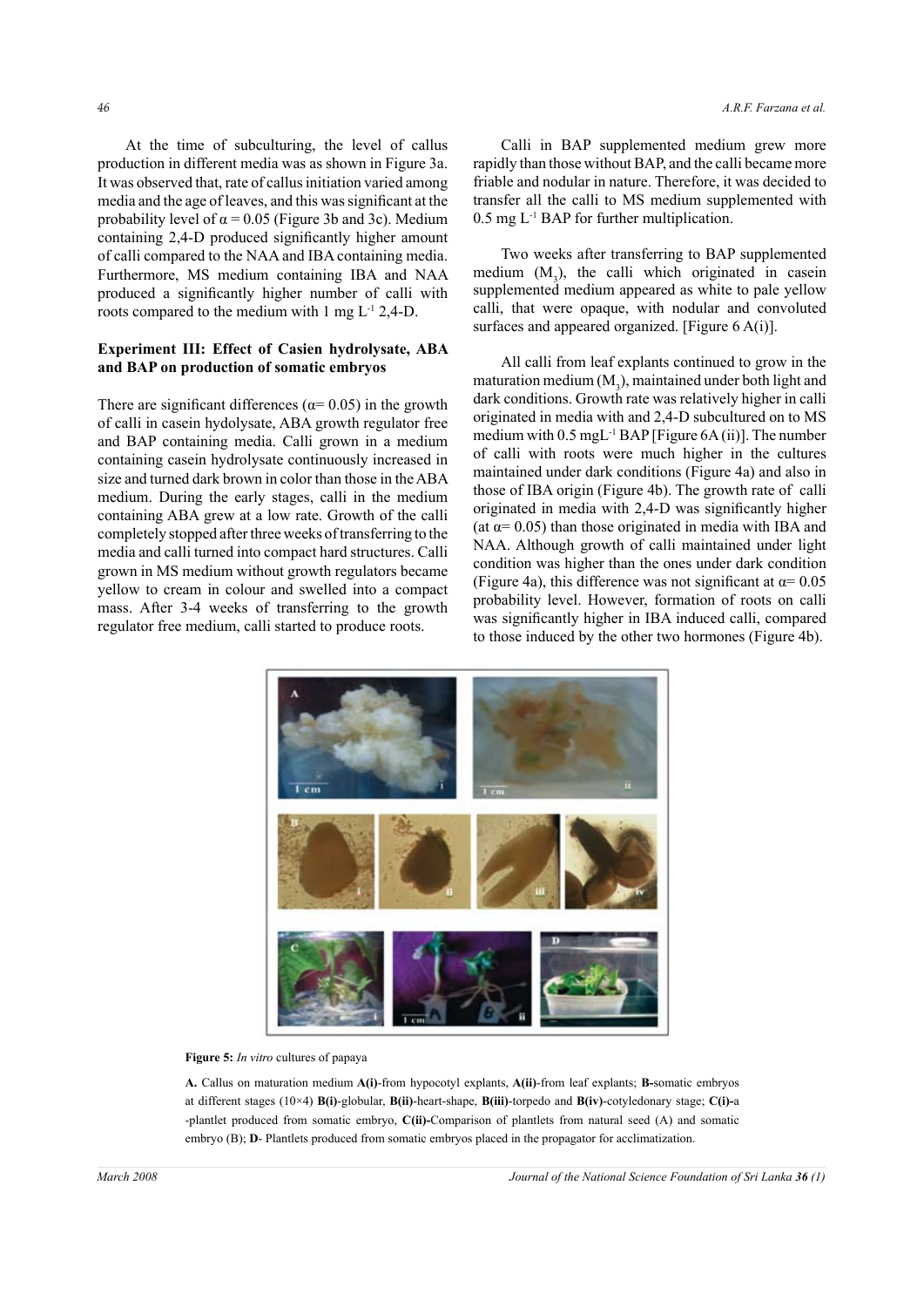Eight weeks after transferring of calli on to MS medium supplemented with 0.5 mg L-1 BAP, different stages of somatic embryos were observed under the microscope (Table 2 and Figure 5B).

### **Experiment IV: Identification of a suitable medium for germination of somatic embryos**

None of the embryos germinated in  $0.1$  mg  $L^{-1}$  NAA and  $0.1$  mg  $L^{-1}$  BAP supplemented or growth regulatorfree MS medium even after 8 weeks. Germination of somatic embryos were observed within 4 weeks in the  $0.02$  mg  $L^{-1}$  NAA and  $0.5$  mg  $L^{-1}$  BAP supplemented media (Figure 5C). Leaves were prominent in the plantlets and both shoots and roots emerged and developed simultaneously. Thus, it is possible that the high cytokinin concentration  $(0.5 \text{ mg } L^{-1}$  BAP) could have contributed to the germination of somatic embryos.

### **Experiment V: Development of plantlets and acclimatization**

After transferring to the hormone – free nutrient medium, the plantlets continued to grow (Figure 5D). Soon after acclimatization, the plants looked wilted, but recovered with time. However, only 60% of the plants could be acclimatized successfully.

# **DISCUSSION**

In the present study, more than 120 days were taken for the completion of somatic embryogenesis whereas somatic embryos have been obtained in a very short period of 49 days in 'Solo' type papaya<sup>11</sup>. This variation in response may be due to the difference in genotypes.

Seedlings grown *in vitro* represent a particularly convenient source of explant for somatic embryo induction<sup>12</sup>. In agreement with the results of Fitch<sup>11</sup>, sterilized water was the most suitable medium for *in-vitro* germination (>80%) of seeds.

Lange<sup>13</sup> reported that intact papaya seeds show a very low germination, or do not germinate at all and germination can be enhanced by removal of the aril. It is believed that the aril membrane acts as a barrier against

Seed extracts were found to contain growth regulating substances including a gibberellins-like substance, cytokinin-like substances, and both acidic and neutral inhibitors $14$ . This may be the reason for the significantly high germination in both sterilized water and sterile wet filter papers, where, the seeds were in contact with water. Therefore, these inhibitors may have diffused and diluted throughout the medium rather than concentrate in the immediate environment of the seeds, on the semi-solid media. Furthermore, the enhanced germination observed in water and on wet filter paper may be due to the good aeration provided to them. It was also shown through this experiment that water is necessary for germination while nutrients were not required for germination of papaya seeds.

the seed coat of half of the seed lot. This treatment was

significantly effective.

In agreement with earlier reports $11$ , zygotic embryos and hypocotyls from aseptically grown seedlings of the local cultivar, were well suited for the induction of embryogenic calli and somatic embryos in papaya.

*Carica papaya* trees exhibit sexual dimorphism and identification of sex at the nursery stage is a major problem in papaya. Tissues taken from the mature trees may offer a solution to obtain true-to-type plants. Hence, in this experiment, leaf explants from greenhouse grown plants were also evaluated to develop a suitable protocol for somatic embryogenesis in papaya with the objective of adapting it to field grown plants. Leaves from field grown plants were not used due to difficulties of obtaining sterile cultures.

Mature tissues of the explant may have an inhibitory effect on the capacity on the meristematic tissues to form embryogenic callus<sup>15</sup>. Irrespective of the type of

**Table 2**: Production of embryos from leaf explants in maturation medium.

| Maturity of explant | Media of origin | Count of embryos (stage) |         |              |
|---------------------|-----------------|--------------------------|---------|--------------|
|                     |                 | Globular/Heart-shaped    | Torpedo | Cotyledonary |
| Immature            | $2,4-D$         |                          |         |              |
| Mature              | $2,4-D$         |                          | 4       |              |
|                     | <b>NAA</b>      |                          |         |              |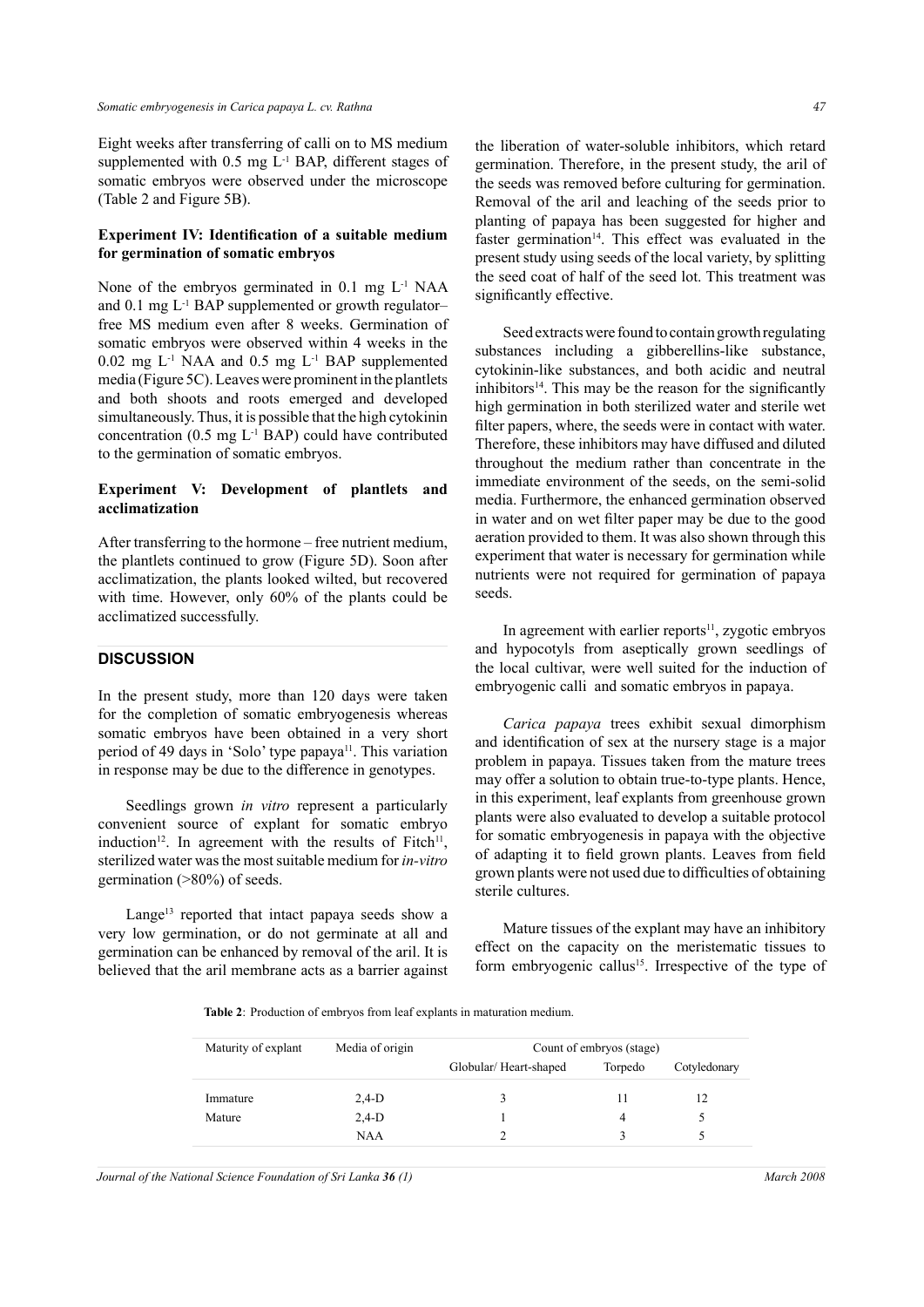explant used, age plays a critical role in determining the response *in vitro.* Older explants produce either root-forming or non-regenerable calli<sup>16</sup>. This was investigated in the present study, where immature (first two leaves from the top) and mature leaves (3-5 leaves from the top) were compared for induction of calli and further development. The immature leaves were significantly better in calli induction and mature leaves, produced more root-producing calli, which showed relatively slower regeneration.

In contrast to Jordan *et al.* <sup>17</sup>, the leaf explants taken from the greenhouse-grown plants in this study showed a negligible rate of contamination. Therefore, even field grown plants can be used, by proper surface sterilization procedures. The age of the plant was not important; young leaves even from mature plants were used successfully<sup>18,19</sup>. Therefore, in future studies, explants taken from fieldgrown plants can be used to initiate embroygenic calli using the protocol developed by the present study.

Most of the explants were cultured on MS or a modified MS medium<sup>20</sup>. A key element of the MS medium is the presence of high levels of nitrogen in the form of ammonium nitrate. The benefits of reduced nitrogen, in addition to nitrate, for both embryo initiation and maturation have been well established<sup>21</sup>.

Of all the auxins, 2,4-D has proven to be the most efficient in producing calli<sup>22</sup>. However, in the present study 2,4-D was not so effective on hypocotyl and zygotic explants, whereas leaf explants incubated in the dark with  $2,4$ -D (1 mg L<sup>-1</sup>) produced significantly better calli.

The presence of auxin or auxin-like substances was critical for embryo initiation and lowering of auxin or its complete absence fostered maturation<sup>23-25</sup>. Somatic embryogenesis is induced by transferring embryogenic cell clusters to auxin-free medium<sup>26</sup>. Therefore, in the present study, calli were transferred to hormone-free MS medium. Growth of calli in hormone-free medium indicated that they were embryogenic and, quite a large number of embryos were also formed in this media from mature leaf explants. In a number of species, cytokinins were important in fostering somatic embryo maturation<sup>27</sup> and especially cotyledon development<sup>28</sup>. This may be the reason, for the good performance of the medium supplemented with BAP in the present study.

Although the callus induced in the IBA supplemented medium grew rapidly on maturation medium  $(M_3:MS)$ medium supplemented with 0.5 mgL-1 BAP), this treatment cannot be recommended, as the bulk of callus from IBA treated medium contained more of root-forming callus. In most cases, somatic embryos of papaya germinated

readily in the absence of growth regulators<sup>29</sup> or on media containing relatively low concentrations of auxins and cytokinins<sup>18, 30-34</sup>. As in the study of de Bruijne, *et al.*<sup>35</sup> and Ammirato<sup>36</sup>, in the present study it was not possible to germinate embryos on MS medium without hormone and was necessary to treat with cytokinins. Cytokinins are required for growth of embryos into plantlets and for cotyledon development<sup>37</sup>. Although most of the obtained plantlets showed normal development, in a few of them, secondary embryogenesis was visible. For controlling repetitive embryogenesis, ABA has proven effective<sup>38, 39</sup>. However, ABA in maturation medium has been evaluated in the present study, for the maturation of embryogenic calli, and it was proved to be ineffective. As an alternative, it is shown<sup>40</sup> that by adding inositol while simultaneously reducing the sucrose concentration and maintaining the cultures in darkness, somatic embryos matured free of extraneous proliferation and germinate precociously.

# **CONCLUSION**

In the present study, a method has been developed for somatic embryogenesis of papaya (cultivar: Rathna). It was found that both hypocotyl explants and zygotic embryos should be incubated on MS medium supplemented with  $3 \text{ mg } L^{-1}$  NAA for the induction of embryogenic calli while 1 mg  $L^{-1}$  2,4-D is suitable for callus induction from immature leaf explants.

The initiated calli has to be transferred to MS medium supplemented with  $100$  mg  $L^{-1}$  casiein hydrolysate followed by media supplemented with 0.5 mg L-1 BAP for the maturation of embryos. Matured embryos have to be germinated on MS medium supplemented with the combination of  $0.5 \text{ mg L}$ <sup>1</sup> BAP and  $0.02 \text{ mg L}$ <sup>1</sup> NAA. It is anticipated that the developed protocols, which could help to satisfy the increased demand for plant material of papaya in future.

### **Acknowledgement**

The authors gratefully acknowledge the facilities provided by Plant Genetic Resource Centre (PGRC) Gannoruwa, the partial financial support given by the Sri lanka-United States Development Authority project and the technical assistance Provided by Mrs. U. Basnayake and Ms. U. Dissanayake during this study.

### **References**

- 1. Mankotte K.N. (1996). *Papaws*. Department of Agriculture, Peradeniya.
- 2. Jayewardene S.S.B.D.G. (1998). *Production programme for fruit* (1998-2005). Horticulture Crop Research and Development Institute, Gannoruwa.

*March 2008 Journal of the National Science Foundation of Sri Lanka 36 (1)*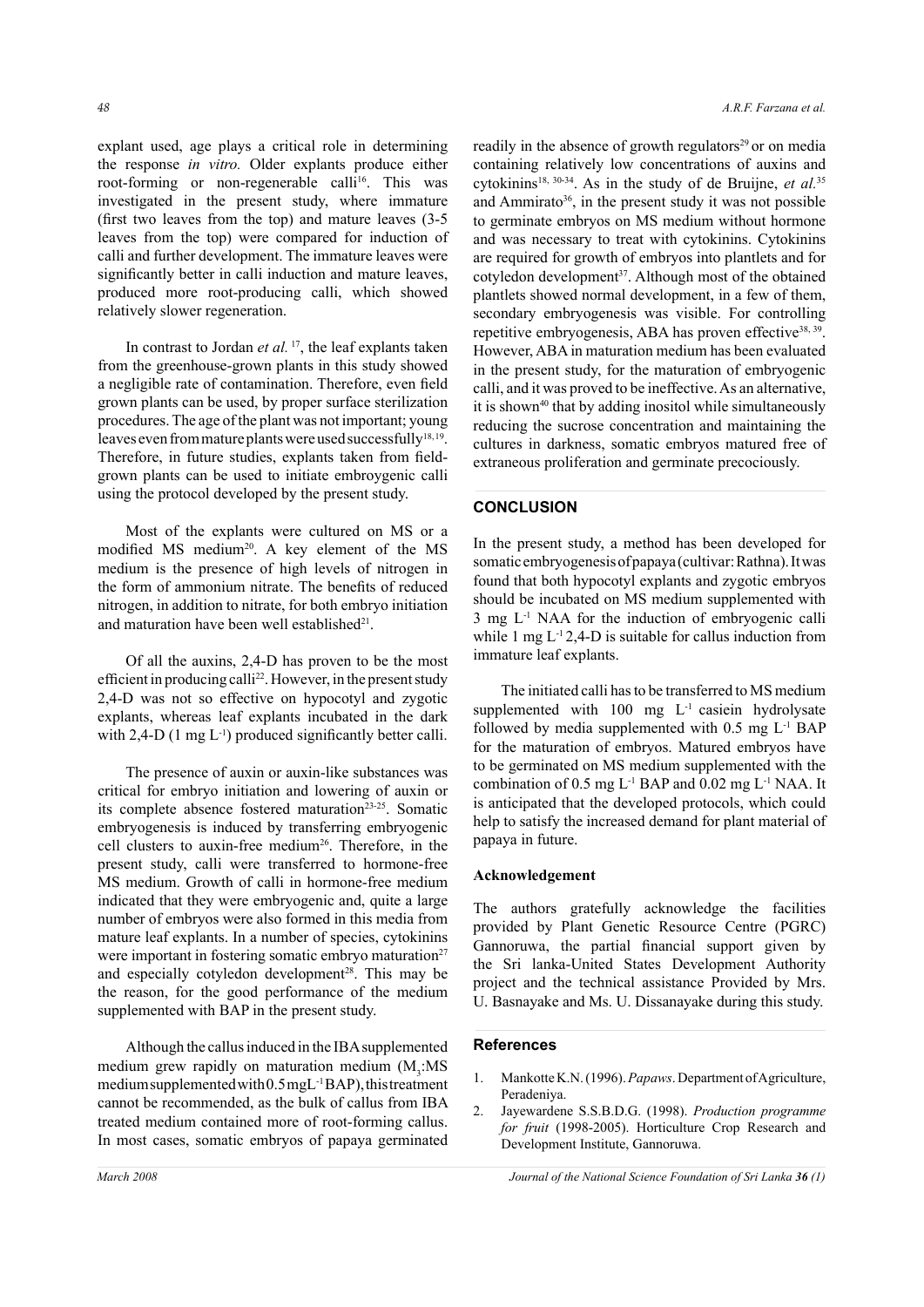- 3. Medagoda I. (1998). A new papaya (*Carica papaya* L.) variety with desirable characters for local and export market. *Proceedings of the Sri Lanka Association for the Advancement of Science* **54**: 103-104.
- 4. Niroshini E., Everard J.M.D.T., Karunanayake E.H. & Tirimanne T.L.S. (2000). Sex-specific *random amplified polymorphic* DNA (RADP) markers in *Carica papaya*. *Tropical Agricultural Research* **12**: 41-49.
- 5. Singh R.N. (1963). The problematic papaya. *World crops* **15**(3): 82-85.
- 6. Medagoda I. (1994). Vegetative propagation of papaya. *Krushi* **14**(2-4): 33-35.
- 7. Teo C.K.H. & Chan L.K. (1994). The effects of agar content, nutrient concentration, genotype and light intensity on the *in vitro* rooting of papaya microcuttings. *Journal of Horticultural Science* **69**(2): 267-273.
- 8. Lu C., Vasil I.K. & Ozias-Akins P. (1982). Somatic embryogenesis in *Zea mays* L. *Theoritical and Applied Genetics* **62**(2): 109-112.
- 9. Kao K.N. & Michayluk M.R. (1981). Embryoid formation in alfalfa cell suspension from different plants. *In Vitro* **17**(7): 645-648.
- 10. Murashige T. & Skoog F. (1962). A revised medium for rapid growth and bioassays with tobacco tissue cultures. *Physiologia Plantarum* **15**: 473-497.
- 11. Fitch M.M.M. (1995). Somatic embryogenesis in papaya (*Carica papaya* L.). In: *Biotechnology in Agriculture and Forestry*, Vol. 30. (Ed. Y.P.S. Bajaj) pp. 260-279. Springer-Verlag, Heidelberg, Germany.
- 12. Yamamoto H. & Tabata M. (1989). Correlation of papainlike enzyme production with laticifer formation in somatic embryos of papaya. *Plant Cell Report* **8**: 251-254.
- 13 Lange A.H. (1961a). Factors affecting sex changes in the flowers of *Carica papya* L. *Proceedings of the American Society for Horticultural Science* **77:** 252-264.
- 14. Beweley J.D. & Black M. (1994). Seeds. In: *Physiology of development and germination,* second edition, pp. 445. Plenum Press, New York.
- 15. Botti C. & Vasil I.K. (1983). Plant regeneration by somatic embryogenesis from parts of cultured mature embryos of *Pennisetum americanum* L. K. Shum. *Zectschrft fǖr Pflanzenphysiology* **111**(4): 319-325.
- 16. Vasi V. & Vasil I.K. (1984). Embryogenesis. In: *Cell culture and somatic cell genetics of plants*, vol. 1. (Ed. I. K. Vasil) pp. 1-12. Academic press, New York.
- 17. Jordan M., Cortes I. & Montenegro G. (1982). Regeneration of plantlets by embryogenesis from callus cultures of *Carica candamarcensis. Plant Science Letter*  **28**(3):321-326.
- 18. Haydu Z. & Vasil I.K. (1981). Somatic embryogenesis and plant regeneration from leaf tissues and anthers of *Pennisetum purpureum* Schum. *Theoritical and Applied Genetics* **59**(5): 269-273.
- 19. Ho W. & Vasil I.K. (1983). Somatic embryogenesis in sugarcane (*Saccharum officinarum* L.) I. The morphology and physiology of callus formation and ontogeny of somatic embryogenesis. *Protoplasma* **118**(3): 169-180.
- 20. Evans D.A., Sharp W.R. & Flick C.E. (1981). Growth and behaviour of cell cultures: embryogenesis and organogenesis. In: *Plant tissue culture: methods and applications in agriculture* (Ed. T.A. Thorpe). pp. 45-113. Academic Press, New York.
- 21. Reinert J., Tazawa M. & Semenof S. (1967). Nitrogen compounds as factors of embryogenesis *in vitro*. *Nature* **216**: 1215-1216.
- 22. Chang W.C. & Hsing Y.I. (1980). Plant regeneration through somatic embryogenesis in root-derived callus of ginseng (*Panax ginseng* C.A. Meyer). *Theoritical and Applied Genetics* **57**(3): 133-136.
- 23. Dudits D., Bogre L. & Gyorgyey J. (1991). Molecular and cellular approaches to the analysis of plant embryo development from somatic cells *in vitro. Journal of Cell Science* **99**(3): 475-484.
- 24. Halperin W. (1966). Alternative morphogenetic events in cell suspensions. *American Journal of Botany* **53**(5): 443-453.
- 25. Halperin W. & Wetherell D.R. (1964). Adventive embryony in tissue cultures of the wild carrot, *Daucus carota*. *American Journal of Botany* **51**(3): 274-283.
- 26. Steward F.C., Kent A.E. & Mapes M.O. (1967). Growth and organization in cultured cells: sequential and synergistic effects of growth regulating substances. *Annals New York. Academy of Science* **144**(1): 326-334.
- 27. Kawahara R. & Komamine A. (1995). Molecular basis of somatic embryogenesis. In: *Biotechnology in agriculture and forestry* Vol. 30. (Ed. Y.P.S. Bajaj) pp. 30-39. Springer verlag, Berlin.
- 28. Fujimura T. & Komamine A. (1980). Mode of action of 2,4-D and zeatin on somatic embryogenesis in a carrot cell suspension culture. *Zectschrft fǖr Pflanzenphysiology* **99**: 1-8.
- 29. Ammirato P.V. & Steward F.C. (1971). Some effects of the environment on the development of embryos from cultured free cells. *Botanical Gazette* **132**(2): 149-158.
- 30. Litz R.E. & Conover R.A. (1980). Somatic embryogenesis in cell cultures of *Carica stipulate*. *Hortscience* **15**: 733- 734.
- 31. Yie S. & Liaw S.I. (1977). Plant regeneration from shoot tips and callus of papaya. *In Vitro* **13**(9): 564-568.
- 32. Fitch M.M.M. (1995). Somatic embryogenesis in papaya (*Carica papaya* L.). In: *Biotechnology in agriculture and forestry*, Vol. 30. Somatic embryogenesis and Synthetic Seed I. (Ed. Y.P.S. Bajaj). Springer-Verlag, Heidelberg, Germany.
- 33. Chen M.H. (1988b). Somatic embryogenesis and plant regeneration in *Carica papaya* L. tissue culture derived from root explants. *Proceedings of the symposium on tissue culture of horticultural crops*. (Eds. S.S. Ma, C.T. Shii, W.C. Chang & T.L. Chang) pp. 230-233. National Taiwan University, Taipei, Taiwan.
- 34. Chen M.H., Wang P.J. & Maeda E. (1987). Somatic embryogenesis and plant regeneration in *Carica papaya*  L. tissue culture derived from root explants. *Plant Cell Report* **6**(5): 348-351.